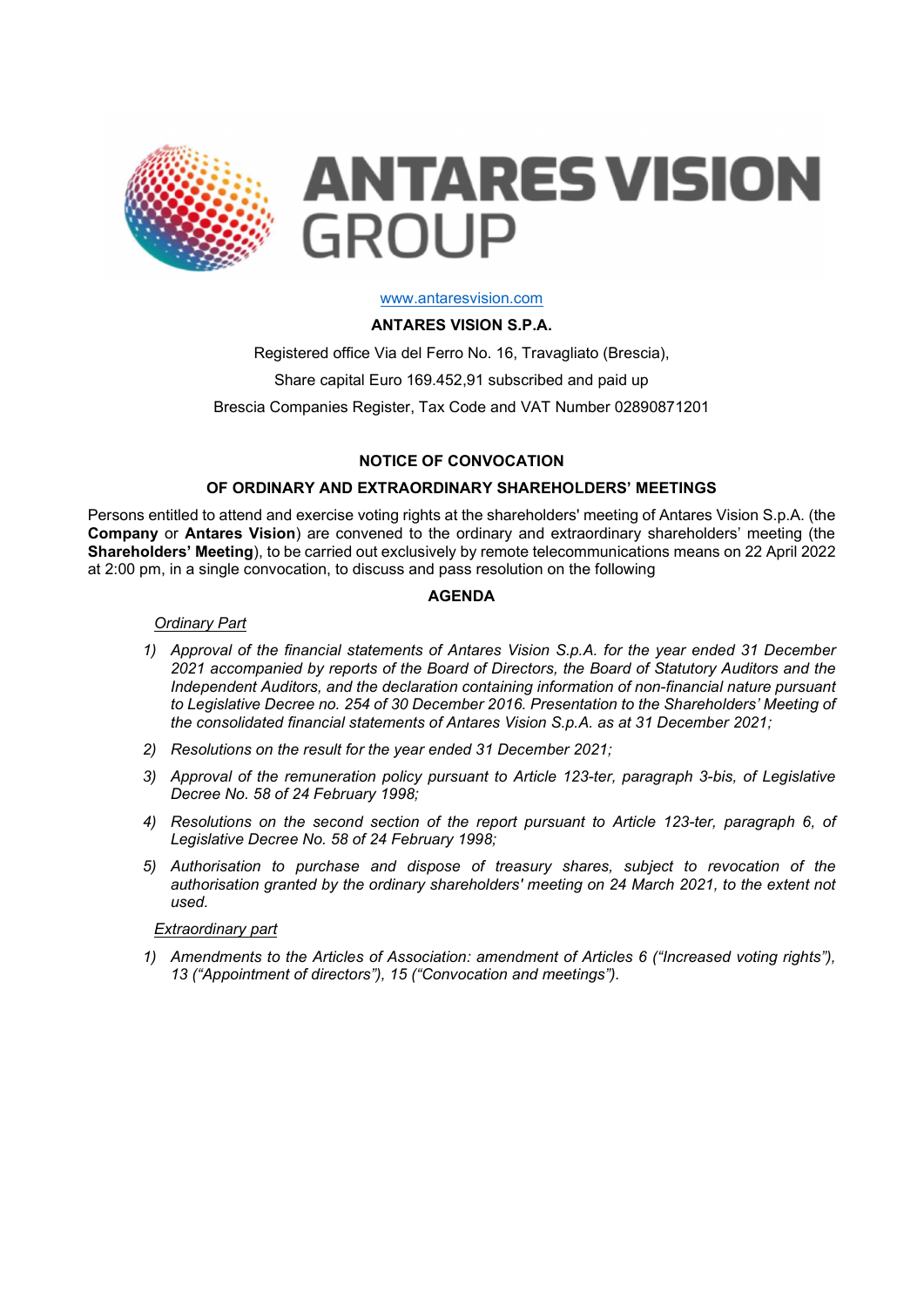#### COVID-19 emergency and arrangements for the Shareholders' Meeting

In view of the extraordinary need to contain the adverse effects of the COVID-19 epidemiological emergency, pursuant to the provisions of Article 106, paragraph 4, of Decree-Law No. 18 of 17 March 2020, on "Measures to strengthen the National Health Service and economic support for families, workers and businesses connected to the COVID-19 epidemiological emergency", converted with amendments into Law No. 27 of 24 April 2020, as subsequently extended, most recently by effect of paragraph 1 of Article 3 of Legislative Decree No. 228 of 30 December 2021, converted into Law No. 15 of 25 February 2021 note that participation in the Shareholders' Meeting and the exercise of the voting rights by those entitled may take place exclusively through the designated representative, Computershare S.p.A. (the Designated Representative), with registered office at Via Mascheroni No. 19, Milan, designated for this purpose by the Company pursuant to Article 135-undecies of Legislative Decree 58/98 as amended (the TUF), to whom powers and/or subdelegations may also be conferred pursuant to Article 135-novies of the TUF, as an exception to Article 135 undecies, paragraph 4, of the TUF.

Shareholders are not permitted to physically attend the Shareholders' Meeting.

All information regarding the procedures and timescales for issuing a proxy notice is provided in the relevant section of the notice.

Members of the Board of Directors and of the Board of Statutory Auditors, the Designated representative as well as executives and employees of the Company, representatives of the independent auditors and other persons whose presence at the Shareholders' Meeting is deemed appropriate by the Chairman in relation to the matters to be discussed and the proper conduct of the meeting, may participate by distance communication means that ensure, inter alia, the identification of the participants, without any requirement for the Chairman and the Secretary of the meeting to be in the same location.

### Entitlement to attend and vote at the General Meeting

Pursuant to Article 13.2 of the Company's Articles of Association and Article 83-sexies of the Italian Consolidated Law on Finance (TUF), entitlement to take part in the Shareholders' Meeting and to exercise voting rights, which may only be exercised through the Designated Representative, is certified by means of a communication addressed to the Company by the authorised intermediary pursuant to applicable law, on the basis of records of the accounts at the end of the accounting day on the seventh trading day (the "record date") prior the date set for the Shareholders' Meeting (i.e. 11 April 2022). Those who hold shares after that date will not be entitled to participate and vote at the Shareholders' Meeting. The said communication must be received by the Company by the end of the third trading day before the date set for the Shareholders' Meeting (i.e. 19 April 2022). The right to attend and vote shall remain unaffected even if the communication is received by the Company after the said deadline, provided that it is received before the proceedings of the meeting commence and without prejudice to the principle that the right to attend and vote at the meeting may be exercised exclusively through the Designated Representative.

## Representative Designated by the Company

Pursuant to the provisions of emergency legislation and in derogation of the provisions of law and the Company's Articles of Association, it should be noted that the participation and the exercise of voting rights at the Shareholders' Meeting can take place exclusively by proxy with voting instructions to Computershare S.p.A., the Designated Representative appointed by the Company for this purpose pursuant to Article 135 undecies of the Italian Consolidated Law on Finance (TUF), at no cost to the delegating party.

Shareholders that wish to participate in the Shareholders' Meeting must therefore grant the Designated Representative a proxy - with voting instructions - on all or some of the proposals for resolutions on the items on the agenda, using the specific proxy form, including the electronic proxy, produced by the Designated Representative by agreement with the Company, which is available on the Company website at www.antaresvision.com (in the "Investors - Investor Relations - Shareholders' Meeting" section) where there is a link to a procedure for submitting the proxy.

The proxy form with voting instructions must be sent by following to the instructions on the form itself and on the Company's website by the end of the second trading day before the date set for the Shareholders' Meeting (i.e., by 20 April 2022).

The proxy and voting instructions are revocable by the deadline indicated above (i.e. by 20 April 2022).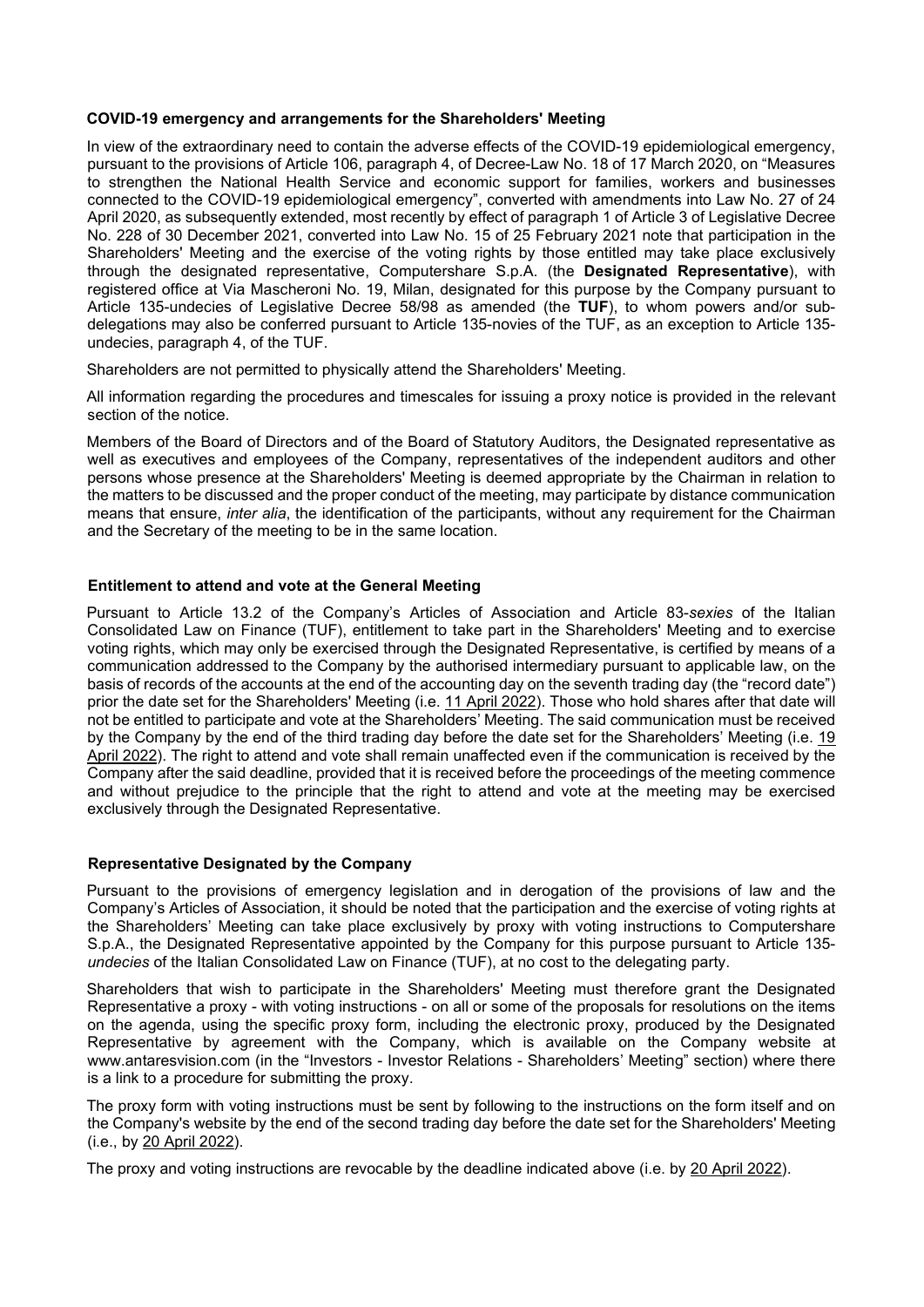The proxy is void for proposals for which no voting instructions have been provided. Note that the shares of the Company for which a proxy has been conferred, including partially, are calculated for the purposes of the regular constitution of the Shareholders' Meeting.

The Designated Representative may also be granted proxies or sub-proxies pursuant to Article 135-novies of the Consolidated Law on Finance (TUF), in derogation of Article 135-undecies, paragraph 4, of the TUF. Those who do not intend to avail themselves the means of intervention provided for by Article 135-undecies of the Consolidated Law on Finance (TUF) may, alternatively, grant the Designated Representative a proxy or subproxy pursuant to Article 135-novies of the TUF, necessarily containing voting instructions on all or some of the proposals on the agenda, using the appropriate proxy/sub-proxy form, available on the Company's website at www.antaresvision.com ("lnvestors - lnvestor Relations - Shareholders' Meeting" section), by 12:00 am on 21 Aprile 2022.

In the absence of a communication from the authorised intermediary attesting to an entitlement to participate in the Shareholders' Meeting, the proxy shall be considered void.

Note that there are no postal or electronic voting procedures.

For any clarifications regarding the granting of a proxy to the Designated Representative (in particular on the completion of the proxy form or voting instructions and their transmission), please contact Computershare S.p.A. by email at ufficiomi@computershare.it or by telephone at the following number: +39 0246776826, 0246776814, 0246776811 (during business days from 9 am to 6 pm).

#### The Right to ask questions on items on the agenda

Pursuant to Article 127-ter of the TUF, those entitled to vote can ask questions regarding items on the agenda even before the Shareholders' Meeting.

The questions, to which the communication issued by the authorised intermediary pursuant to applicable legislation attesting to an entitlement to exercise the right, must be attached, must be sent to the Company at the certified email address antares.vision@legalmail.it (the message may be sent from an uncertified email address).

Questions must be accompanied by certificates attesting to entitlement to exercise voting rights and must be sent by the record date at the latest (i.e. by 11 April 2022). Note that entitlement to vote may be certified after the applications have been sent, provided that it is no later than the third day following the record date (i.e. by 14 April 2022).

The Company will provide answers to questions after verifying their relevance to the matters on the agenda of the Shareholders' Meeting and the legitimacy of the applicant, by the end of the third trading day prior to the date of the Shareholders' Meeting, i.e. by 19 April 2022, through publication on the Company website (www.antaresvision.com, "lnvestors - lnvestor Relations - Shareholders' Meeting" section).

It should be noted that (i) no response is given, either before or during the Shareholders' Meeting, to questions posed prior to the meeting, if the responses have already been published on the company website, and (ii) the company may in any case provide unitary responses to questions that have the same content.

Further information is available to shareholders on the Company's website (www.antaresvision.com).

#### Addition of items to the agenda and submission of new proposals for resolutions

Pursuant to Article 126-bis of the Consolidated Law on Finance, shareholders who individually or collectively represent at least one fortieth of registered capital can request, within ten days of the publication of this notice (i.e. by Saturday 2 April 2022), the addition of items to the list of matters to be discussed, indicating in the request the additional items proposed or submitting resolution proposals on items already on the agenda.

By the same deadline, proposing shareholders are required to submit a report to the Board of Directors stating the reasons for the resolution proposals on the new matters they propose to deal with or the reasons for the additional resolution proposals submitted on matters already on the agenda.

Requests must be submitted by sending a copy (PDF) of the above documents to the certified email address antares.vision@legalmail.it (the message may be sent from an uncertified email address).

Any additions to the agenda or submission of further draft resolutions on items already on the agenda are notified, in the same form as for publication of the notice of meeting, at least fifteen days prior to the date set